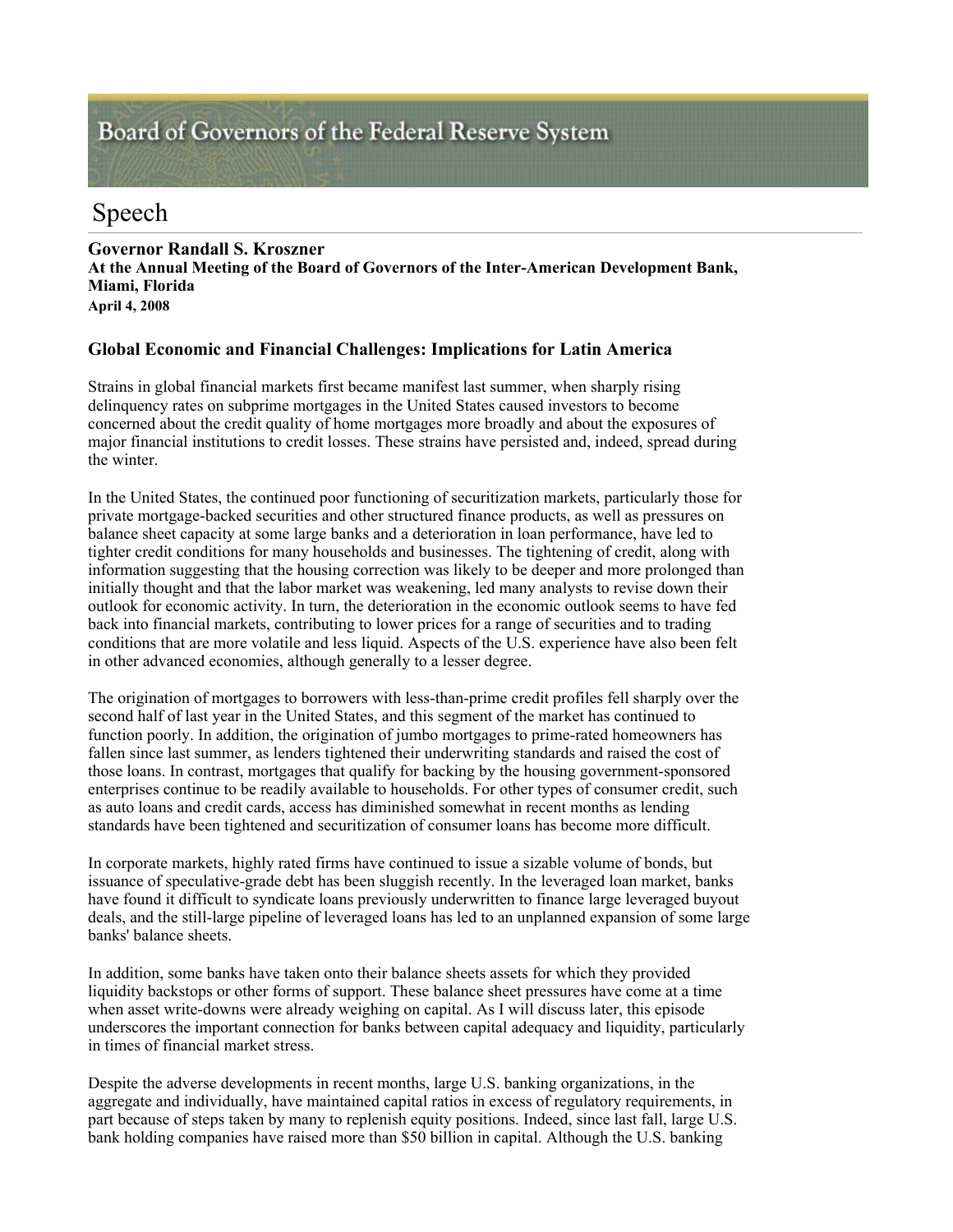system will continue to face a challenging environment, it remains in sound overall condition, having entered the period of recent financial turmoil with solid capital and strong earnings.

#### **Federal Reserve Actions**

To improve market liquidity and market functioning, and consistent with its role as the nation's central bank, the Federal Reserve has supplemented its longstanding discount window by establishing new facilities to depository institutions and primary dealers. The first of these actions was initiated in August, when the Federal Reserve modified the terms for borrowing from the discount window. Then, in December, the Fed introduced a term lending facility that provided funding to depository institutions without the potential stigma of discount window borrowing. At the same time, the Federal Reserve, in conjunction with other central banks, established reciprocal currency swap arrangements to provide dollars to address elevated pressures in foreign interbank funding markets. Last month, the Fed announced a series of initiatives to address additional stresses that emerged more recently.

Taken as a group, these actions have had a threefold purpose: to expand the range of institutions with access to collateralized loans from the Federal Reserve, to broaden the types of securities that can be pledged as collateral, and to lengthen the terms of the loans obtained from the Fed. To date, these liquidity measures seem to have been helpful, as funding pressures on some financial institutions appear to have eased somewhat and as liquidity seems to have improved in several financial markets. To the extent that these measures improve market functioning, they will have favorable effects on the availability of credit to the broader economy. More-liquid markets also increase the efficacy of monetary policy.

In response to the weakening of economic conditions, the Federal Reserve has eased the stance of monetary policy substantially. The Federal Open Market Committee last month lowered the target for the federal funds rate to 2-1/4 percent--3 percentage points below its level last summer. The Committee anticipates that these actions, together with the steps we have taken to foster market liquidity, will help to promote growth over time and to mitigate the risks to economic activity.

The remainder of my remarks this morning will cover the implications of these financial market strains for Latin America, focusing on the linkages between the U.S. and Latin economies and how they have evolved over time. Although there have been major structural improvements in Latin American economies, the region is also benefiting from favorable global conditions that are helping to offset potential adverse spillovers from the financial strains. Nevertheless, those strains highlight some challenges going forward in Latin America, particularly in the area of the regulation of financial institutions. This is no time for policymakers anywhere to feel complacent.

#### **Developments in Latin America**

The recent financial turbulence has been evident in Latin America, but not as strongly as in the United States and Europe. Spreads on Latin American dollar-denominated sovereign bonds over U.S. Treasury securities are up noticeably since early last year, but they remain low from a historical perspective. In the relatively new Latin markets for long-term local-currency bonds, yields have edged up in a few countries but have remained essentially flat in others. Equity prices in Latin America are down relatively little compared with their very large increases in 2006 and early 2007.

The pace of economic growth has edged down in many (but not all) Latin countries from high rates in 2006 and early 2007. The latest International Monetary Fund (IMF) forecast, however, continues to project solid rates of growth this year and next in most Latin American countries. With a few notable exceptions, inflation has remained relatively well under control; in most countries, rising commodity prices have led to only modest increases in headline inflation rates.

In light of the recent indications of a weakening U.S. economy, is there any historical precedent for Latin America to avoid spillovers? In the past, U.S. slowdowns have typically been associated with slowdowns in Latin America. Indeed, often the slowdowns in Latin America were much sharper than in the United States. One of the most famous examples of this effect occurred during the U.S. economic downturn of the early 1980s, which was associated with high U.S. interest rates. The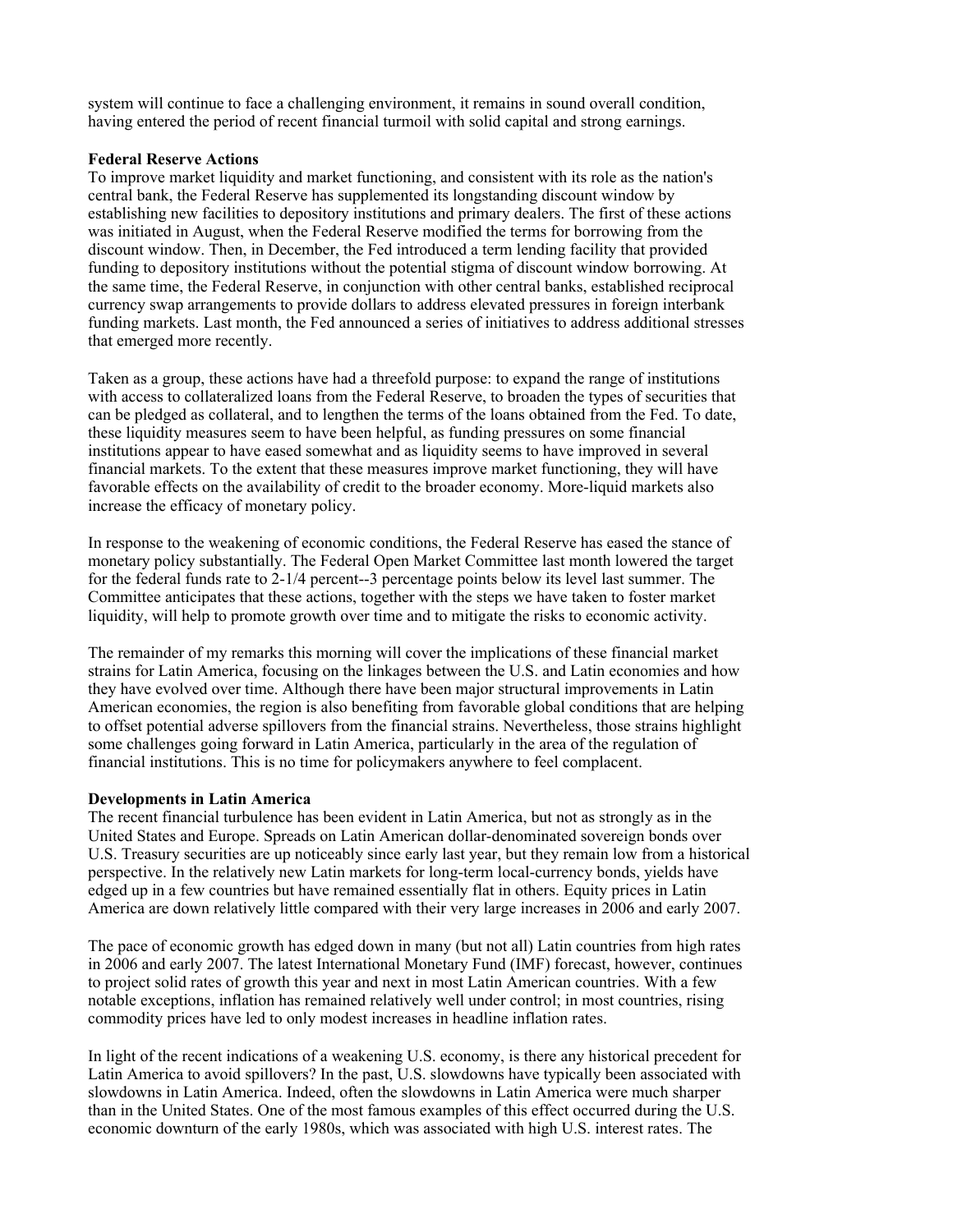increased pressures on financing flows and the reduced demand for exports contributed to widespread slowdowns in Latin American economies that in many cases were more severe than the U.S. slowdown. A milder version of such a synchronized slowdown occurred in 2001.

There have been exceptions to this pattern, however. For example, many Latin countries experienced solid expansions during the U.S. contraction of 1990-91. A variety of factors, some unique to individual countries, contributed to this good outcome. Perhaps most notable was the launch of the Brady Plan in 1989 to restructure the sovereign external debts of a number of developing countries. This restructuring, along with previous fiscal and financial sector reforms in the wake of the debt crisis of the early 1980s, encouraged renewed capital flows to much of Latin America just around the time that the U.S. economy was slowing down.

#### **Linkages between the United States and Latin America**

To better assess the prospects and lessons for Latin America from the recent financial strains, it may be useful to review the various linkages between the two regions. These linkages include trade flows, capital flows of various types, and shared global shocks such as the recent run-ups in commodity prices.

Trade has been growing faster than the gross domestic product in many Latin economies. An economic slowdown in a key trading partner generally reduces demand for a country's exports, putting downward pressure on overall activity. However, with the exception of Mexico, most Latin American countries are not particularly exposed to U.S. demand for their exports.

A more important linkage for many Latin American countries has been capital flows from the United States and other advanced economies. Differences in the environment for capital flows, for example, appeared to be a key factor behind the much better outcome in 1990-91 compared with 1981-83. Bank lending to Latin America has not regained the leading role it held in the 1970s, but it has grown significantly in recent years after a long period of quiescence. Local-currency bond markets are an important recent development that is attracting some interest from foreign investors, but so far, most of the local-currency issues have been purchased by local investors such as pension funds.<sup> $\perp$ </sup> Foreign capital has surged into Latin American equity markets in recent years, helping to push market capitalizations to new heights. Finally, foreign direct investment into Latin America is substantial and has continued to grow. The IMF estimates that total private capital inflows to Latin America jumped to \$173 billion last year, compared with an average of \$79 billion per year over the previous ten years. $\frac{2}{3}$  An important factor fostering these flows has been improvements in macroeconomic and microeconomic policies.

An interesting and potentially important development in the past five to ten years has been the decline of current account deficits throughout Latin America and the rise of current account surpluses in many countries in the region. External debt burdens also have fallen substantially. In part, these developments reflect greatly improved fiscal discipline. Whereas bond issuance in international markets was an important source of capital in the 1990s, the improving fiscal situation led to negative net international bond issuance for Latin America, on balance, during much of the current decade. Indeed, Brazil recently announced that its foreign assets exceeded its foreign liabilities for the first time ever, reflecting increases in international reserves, buybacks of global bonds, and the retirement of its IMF loans. Large holdings of foreign exchange reserves provide a valuable cushion against fluctuations in foreign demand for a nation's exports or financial assets.

It is important, however, to recognize that the decline of net capital flows to Latin America has not been accompanied by an equivalent decline in gross flows. Indeed, globalization has led to increasing gross holdings of both assets and liabilities with the rest of the world. Thus, to a great extent, all countries have become linked by a common global market for capital in a way that we have never seen before.

Global shocks constitute a third set of linkages between the United States and Latin America. The recent global increases in commodity prices have generally had negative implications for U.S. growth and positive implications for Latin American growth, as the United States is a net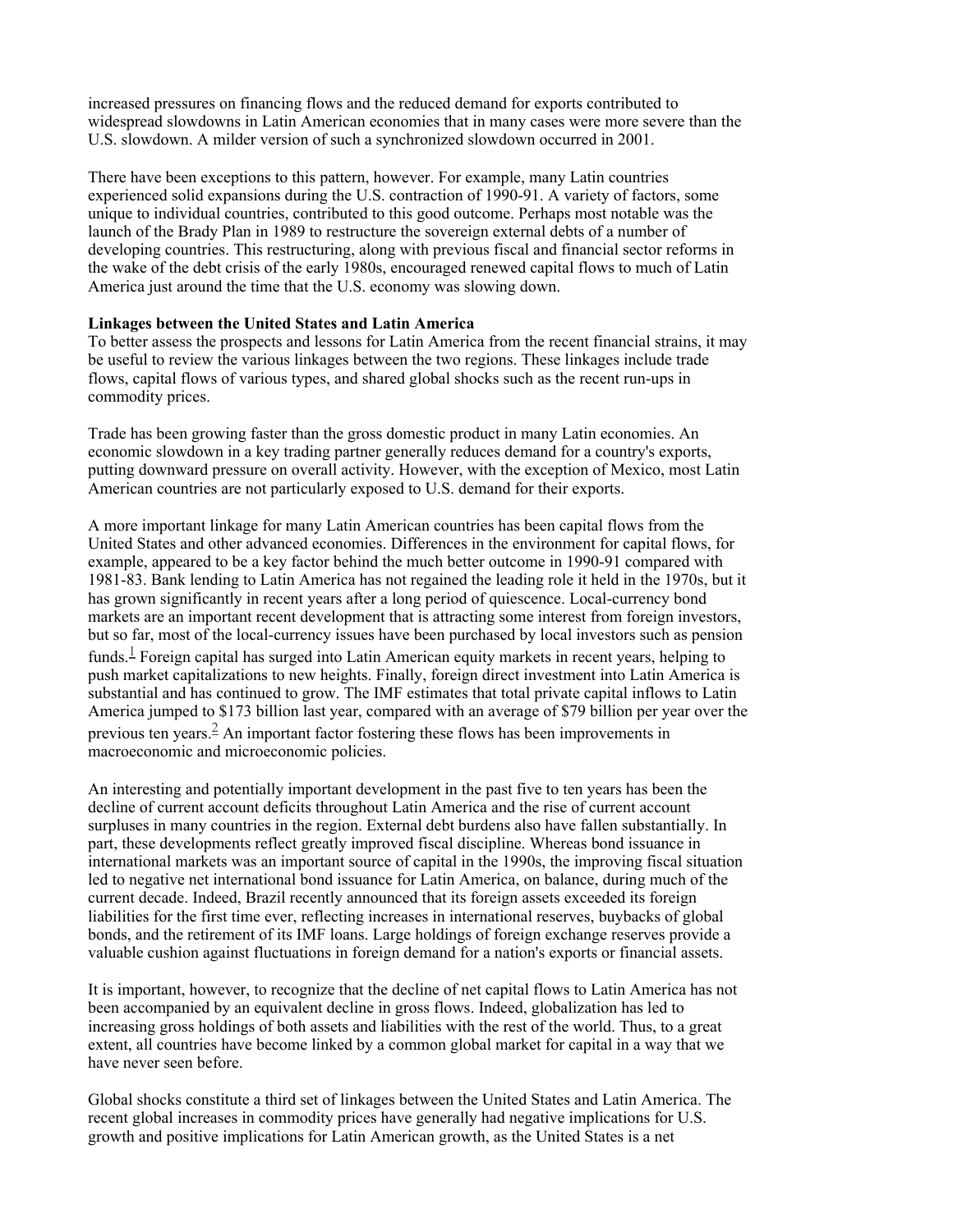commodity importer and Latin America is a net commodity exporter. High commodity prices have also encouraged foreign investment, and thus capital flows, to help develop the commodity resources of Latin America. Of course, commodity prices themselves are influenced by global economic activity; a U.S. slowdown could put downward pressure on commodity prices, providing an indirect but potentially significant link between the two regions.

The Inter-American Development Bank background paper for this session argues forcefully that recent strong global growth and high commodity prices provide a very supportive environment for Latin American economies. $\frac{3}{5}$  These developments have helped to mitigate the effects on Latin America of financial market strains and the slowdown in U.S. economic activity. It is important not to lose sight of the fact that linkages through trade and capital flows continue to be important and, indeed, have even increased over the past decade or so.

#### **Lessons Going Forward**

What are the lessons that Latin America should draw from the recent financial strains in light of the growing linkages between Latin America and the rest of the world? I think it is extremely important to bolster the great progress that has been made in many countries in the framework of macroeconomic and microeconomic policies and to extend these improvements to those countries that have experienced little improvement so far. The current attractive conditions for commodity exporters should not deceive us into thinking that Latin America has permanently escaped international business cycles.

On the macro front, the good economic outcomes in most of Latin America that I described earlier reflect greater discipline in both monetary and fiscal policy. Although there have been some exceptions, central banks in Latin America have demonstrated their resolve to prevent inflation pressures from becoming entrenched. Governments generally have not allowed spending to absorb all of the increased fiscal revenue from rapid growth. In terms of microeconomics, bank regulation has been strengthened, and local equity and bond markets have been developed and are growing in a number of Latin American countries. Financial fragility from currency and maturity mismatches in the structure of debt has been pared back.

Together, these structural improvements reduce the vulnerability of the financial system to external and internal shocks. Not only do better macro policy frameworks help to strengthen local financial systems, but they provide confidence to investors that prudent policies will be taken in the face of external shocks. Better microeconomic regulatory policies help markets to operate more efficiently, thereby increasing economic growth, which makes continued monetary and fiscal discipline easier to achieve. Continuing this virtuous circle should be a priority. The recent financial strains and the potential for spillovers to Latin America only heighten the need for policymakers in the region to avoid complacency.

Among potential microeconomic improvements, developing markets for residential mortgage securities is obviously an important priority for Latin American countries going forward. Key elements of such markets in any country are solid underwriting standards, meaningful credit disclosure policies, and strong protections for consumers from abusive and deceptive practices. Toward that end, in the United States, the Federal Reserve has recently proposed stricter regulations for mortgage lenders to protect consumers from abusive practices while maintaining the viability of a market for responsible mortgage lending. The proposed rules would tighten standards on higherpriced mortgage loans, which we have defined broadly so as to cover substantially all of the subprime market. The proposed rules also cover a range of practices. For example, the rules would prohibit a lender from engaging in a pattern or practice of making higher-priced loans that borrowers cannot reasonably be expected to repay from income or from assets other than the house. Lenders also would be required to verify the income or assets on which they rely to make credit decisions for higher-priced loans. The Federal Reserve is also working to improve mortgage disclosures through consumer testing so they are more effective.

These rules are particularly valuable for households that have little experience with homeownership and short credit histories. Careful underwriting standards and good transparency for borrowers are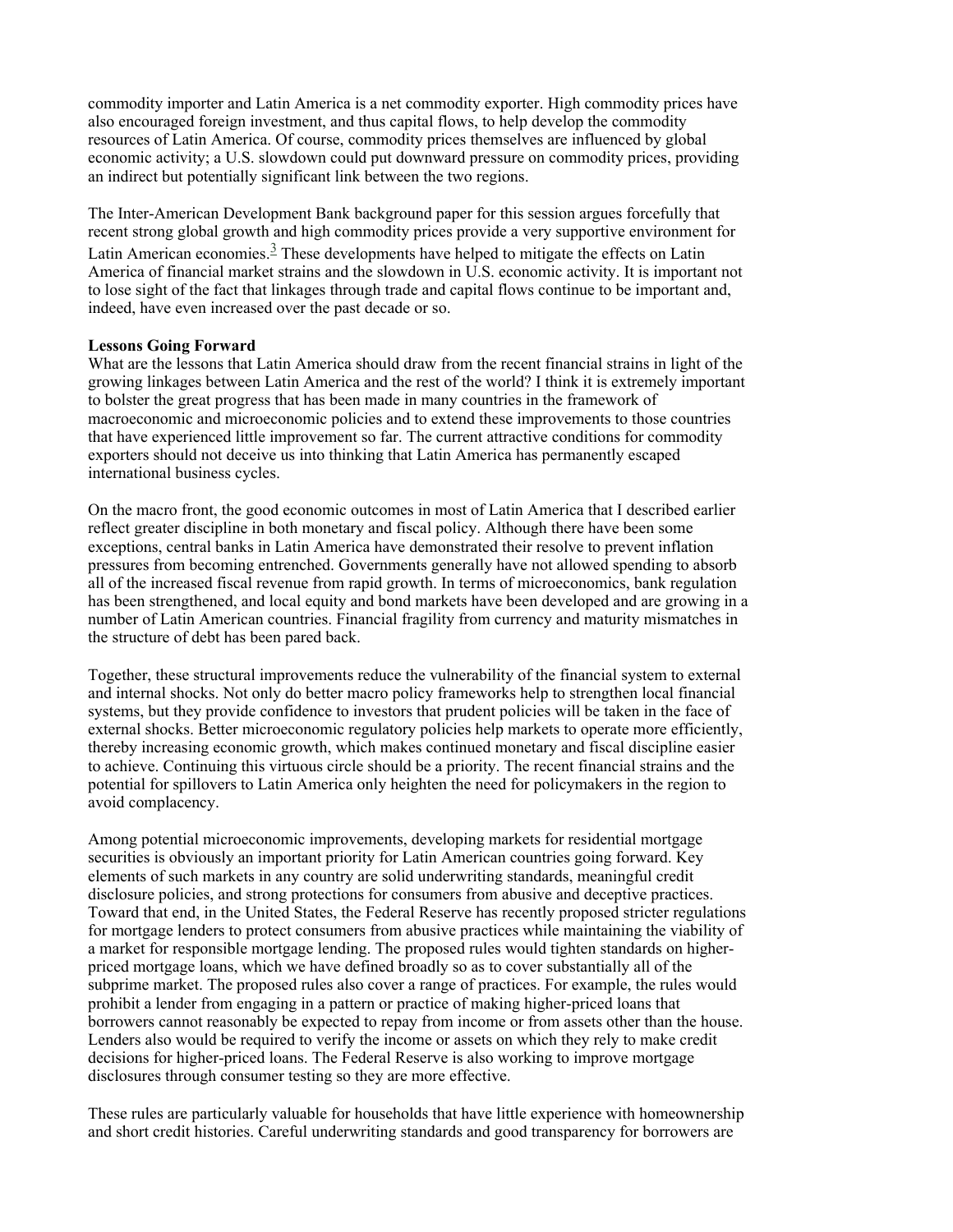important building blocks for a healthy market in mortgage-backed securities, which can help to foster the flow of credit to the housing sector in Latin America.

#### **Risk Management around the Globe**

Sound banking regulations are another high priority for Latin America and the rest of the world. In particular, I'd like to emphasize how recent market events underscore that financial institutions around the globe face important risk management challenges. One of the most basic riskmanagement challenges relates to concentration of risk. As banks have extended their range of activities and involvement in new markets, including the markets for securitized assets, they must, for a number of reasons, be particularly mindful of the potential for concentrations of risk to arise. First, there is simply less information available to evaluate risks on new activities. Second, risk concentrations can be hidden during normal times and may manifest themselves only during times of stress, such as the recent marketwide increase in the demand for liquidity. Third, there is an important linkage between risk concentrations and capital: The concentration of risk of a given portfolio markedly affects the amount of capital that should be held against it.

I would like to elaborate on these themes by briefly describing how they can be used to improve the practice of risk management in three fundamental areas: risk identification and measurement, liquidity risk management, and governance and risk control.

#### *Risk Identification and Measurement*

The first fundamental of sound risk management relates to risk identification and measurement. Timely and accurate information is the lifeblood of sound risk management. A good riskmanagement structure is designed to identify the full spectrum of risks across the entire firm, gathering and processing information on an enterprisewide basis in real time. In short, you cannot manage your risks if you do not know what they are. Gathering information should be done with appropriate care and with adequate resources for checking timeliness and veracity. Risk managers should live by the adage, "Trust but verify," being careful not to rely on assessments or data from others without conducting proper due diligence.

It is also worth noting that financial institutions should gather information before they see market troubles brewing. In other words, scrambling for information once turbulence sets in is not a good practice. Thus, even if Latin America has not experienced the strains that other markets are experiencing, it is nonetheless important to be proactive about stress testing and scenario analysis.

Understanding a firm's true risk exposures requires examining not just risks on the balance sheet, but also off-balance-sheet risks that are sometimes more difficult to identify and often not so easy to quantify. Latent risks from certain complex products and certain risky activities are particularly problematic, because they can manifest themselves when market turbulence sets in. Careful analysis is particularly important for new financial products that have not been fully "road-tested"; this caveat also applies when products with a track record in one country are introduced to another country for the first time or markets develop rapidly in a country. Stress testing and scenario analysis are essential tools in the analysis of risk, because they can reveal potential concentrations of risk that may not be apparent when using information gleaned from normal times.

#### *Liquidity Risk Management*

Next, I wish to consider the second fundamental, liquidity risk management. Because of its central role in the business of banking, liquidity risk requires rigorous and effective management. This is a fundamental truth that may have even greater relevance in Latin American markets, where securities tend to be less liquid than in the United States and where banks rarely have the luxury of selling their loans.

Recent events have shown that during times of systemwide stress, liquidity shocks can become correlated so that the same factors that can lead to liquidity problems for the bank's assets or offbalance-sheet vehicles can simultaneously put pressure on a bank's own funding liquidity. Again, we see the trouble that risk concentrations can cause if an institution has not tried to identify them in advance and has not taken steps to mitigate their effects.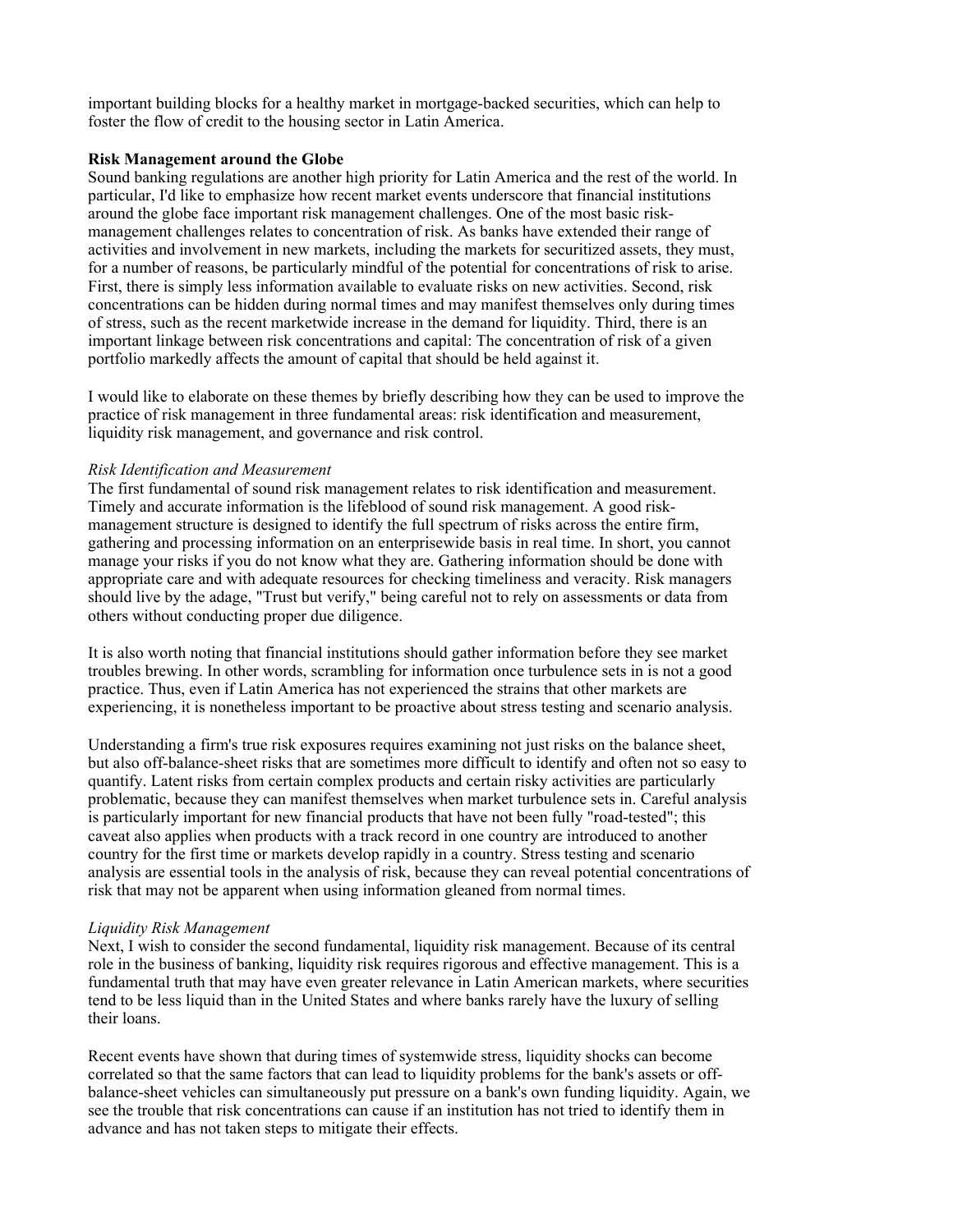As I mentioned earlier, we also have noticed the potential for liquidity risk to have an impact on capital adequacy. In a few cases, unplanned increases in a bank's balance sheet led some banks to take measures to bolster their capital. Because risk concentrations have the potential to manifest themselves during times of stress and at that time adversely affect capital positions, it is particularly important that firms assess how liquidity events could place pressure on capital levels. In a nutshell, liquidity problems always have the potential to affect bank balance sheets and, in doing so, bank capital adequacy.

#### *Governance and Risk Control*

The third fundamental, governance and risk control, has been a key factor that differentiated performance across financial institutions during recent events. $\frac{4}{3}$  Clearly, senior management of financial institutions must take on a very active and involved role in risk management. In some cases, it appears that managers were not fully aware of the extent to which the risks of the different activities undertaken by the firm could, first, become correlated in times of stress and, second, result in high concentrations of risk exposures. For example, those in senior management may not have been cognizant of a firm's overall concentration to U.S. subprime mortgages, because they did not realize that in addition to the subprime mortgages on their books, they had exposure through offbalance-sheet vehicles holding such mortgages, through claims on counterparties exposed to subprime, and through certain complex securities.

Senior managers should encourage risk managers to dig deep to uncover not only risks within each business unit, but also risk concentrations that can arise from the set of activities undertaken by the firm as a whole as well as latent risks--such as hidden risk concentrations that can arise from correlation of risk in times of stress. It can be very difficult to challenge one's colleagues by pointing out business activities that may be creating too much risk, and that is why it is crucial for the risk manager to be known both inside and outside the firm as an independent voice who is influential with top management. Executives also must set the appropriate tone at the top with respect to the importance of independent and unbiased risk evaluation.

#### **Conclusion**

While improvements in both macroeconomic and microeconomic policies have helped to make some Latin American countries less vulnerable to outside shocks, the region is not decoupled from the United States and the rest of the world. As globalization has proceeded, Latin America is increasingly connected to the world through global capital flows and capital markets. Further improvements in both macroeconomic and microeconomic policies are imperative to maintain those flows and economic health, particularly in the face of global financial turbulence. One area that merits particular attention is enhancing the management of risk in financial institutions and markets in Latin America as well as emerging markets more generally.

## **Footnotes**

1. Committee on the Global Financial System (2007), *Financial Stability and Local Currency Bond Markets*, **F** CGFS Publications No. 28 (Basel, Bank for International Settlements, June). Return to text

2. International Monetary Fund (2007), *World Economic Outlook: Globalization and Inequality*, World Economic and Financial Surveys (Washington: International Monetary Fund, October), p. 239. Return to text

3. Inter-American Development Bank Research Department (2008), "All That Glitters May Not Be Gold: Assessing Latin America's Recent Macroeconomic Performance" (Washington: Inter-American Development Bank, April). Return to text

4. See, for example: Senior Supervisors Group (2008), "Observations on Risk Management Practices during the Most Recent Market Turbulence (373 KB PDF)" (New York: Federal Reserve